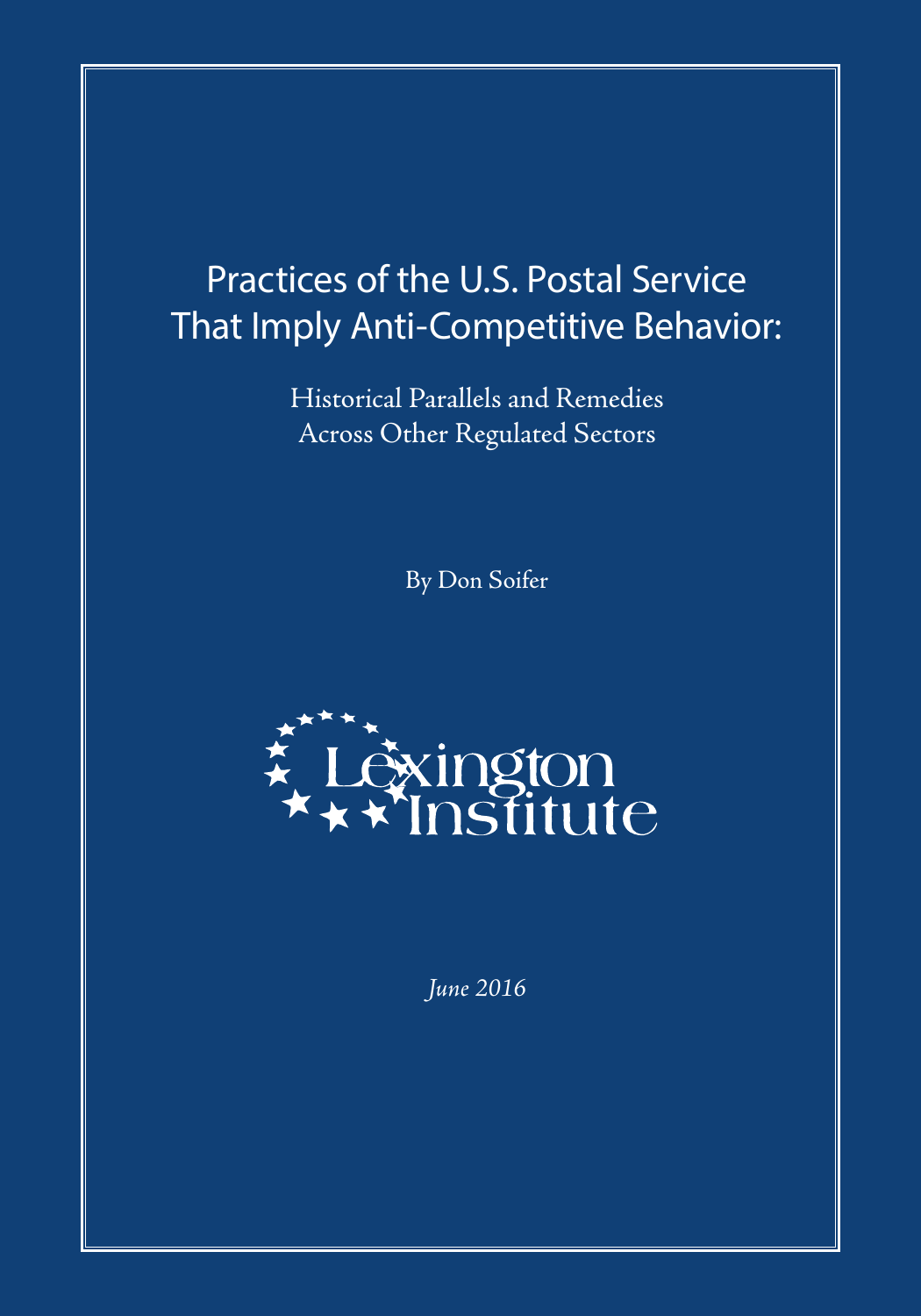# **Table of Contents**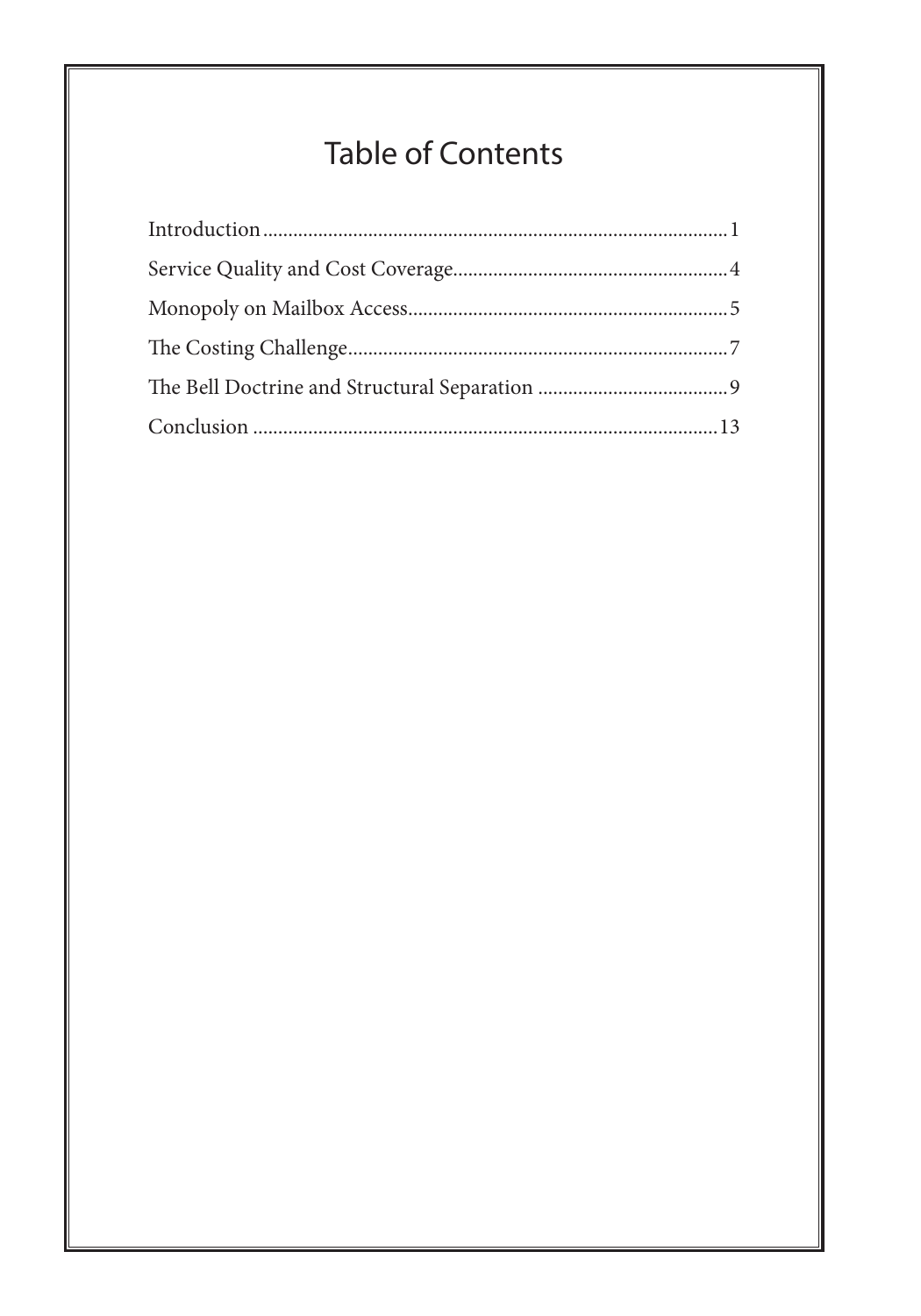This document was submitted to the Postal Regulatory Commission under Docket No. PI2016-3, in response to its request for public comment concerning the operation of the amendments made by the Postal Accountability and Enhancement Act of 2006, and for recommendations to improve the effectiveness or efficacy of the postal laws of the United States.

## Practices of the U.S. Postal Service That Imply Anti-Competitive Behavior:

Historical Parallels and Remedies Across Other Regulated Sectors

> By Don Soifer, Lexington Institute June 2016

#### **Summary**

As have previous government monopolies, the U.S. Postal Service has been engaging in a pattern of business practices that appear anti-competitive, leveraging postal law to enable it to gain impermissible advantages over the private sector at the expense of consumers. It is not unusual for government monopolies to utilize their monopoly advantages to compete in services already offered by the private sector. The regulator of the monopoly is normally charged by statute with preventing such abuses.

Consumers of the Postal Service's monopoly products and services have recently been required to pay increased costs, in terms of higher prices and clearly reduced quality of service. Other indicators, including cost coverage and service quality measures, also point to increased costs charged to monopoly consumers compared with consumers of competitive products.

Present accounting practices, including poor public transparency, exacerbate this situation. The Service's Inspector General issued a 2013 management advisory urging the Postal Service to in effect start over and adopt a bottom-up costing methodology, a "Greenfield" approach which would generate more disaggregated and granular data to address cross-subsidy issues.

This paper examines how the cost burden assigned to regulated products is disproportionate to that imposed on competitive products, effectively giving the latter a financial boost, if not a free ride. Postal management has seemed intent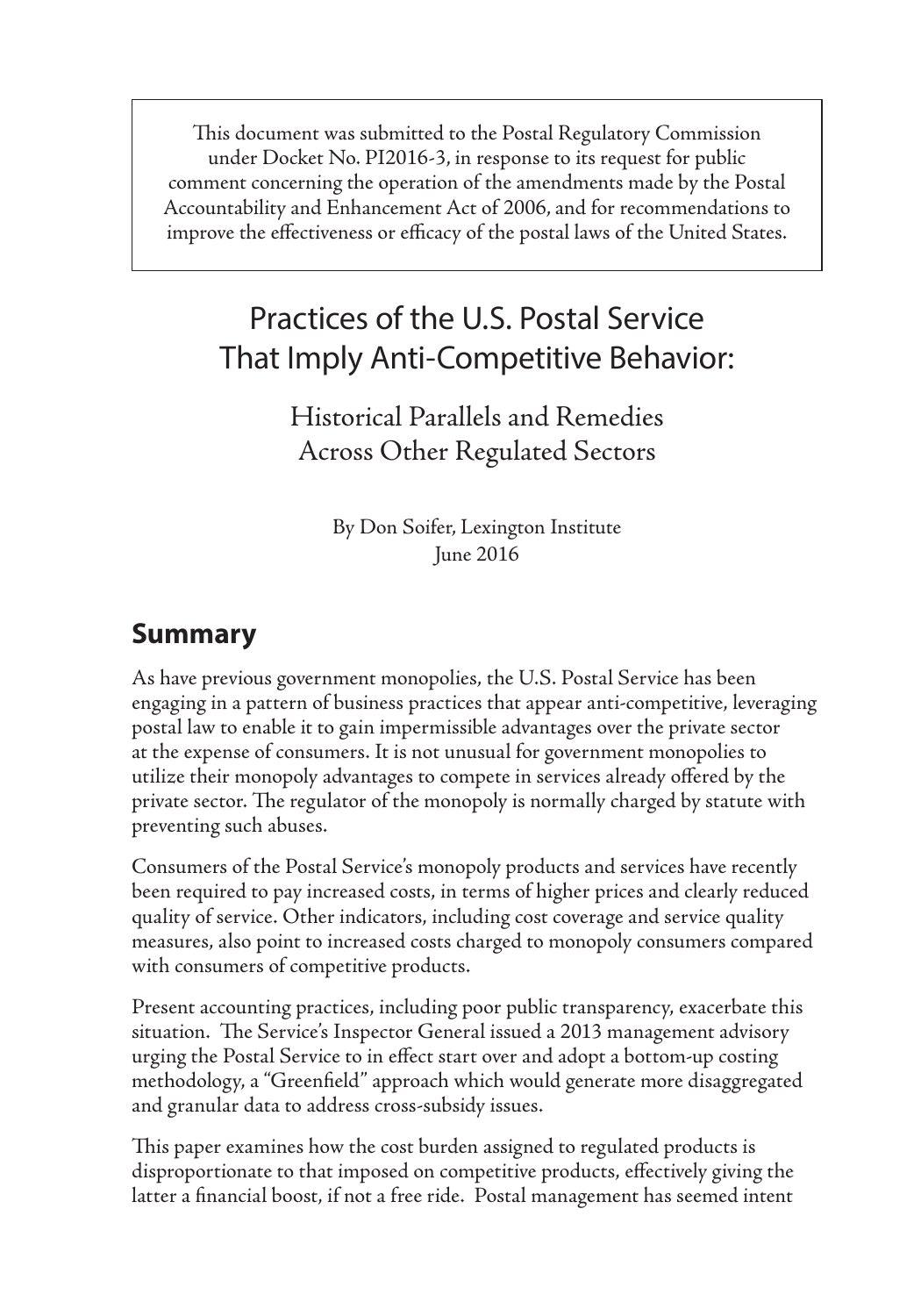upon focusing the agency's priorities on competitive products, acknowledging this on numerous occasions, in seeming contradiction with federal postal statute calling unequivocally for the Postal Service to give highest consideration to the delivery of "important letter mail," not competitive products.<sup>1</sup>

Examples of terms of other U.S. monopolies have included legal and regulatory remedies based on structural separations, as well as accounting separations. Among those discussed in this paper include monopolies in the telecommunications, electric utilities and government research sectors.

Not just consumer welfare is at stake. The precarious financial condition of the Postal Service makes it all the more essential that its efforts to compete with the private sector can stand alone in the future without increasing risks of requiring multi-billion dollar bailouts from Congress. Regulatory experience from other monopolies suggests more than one way to ensure that result.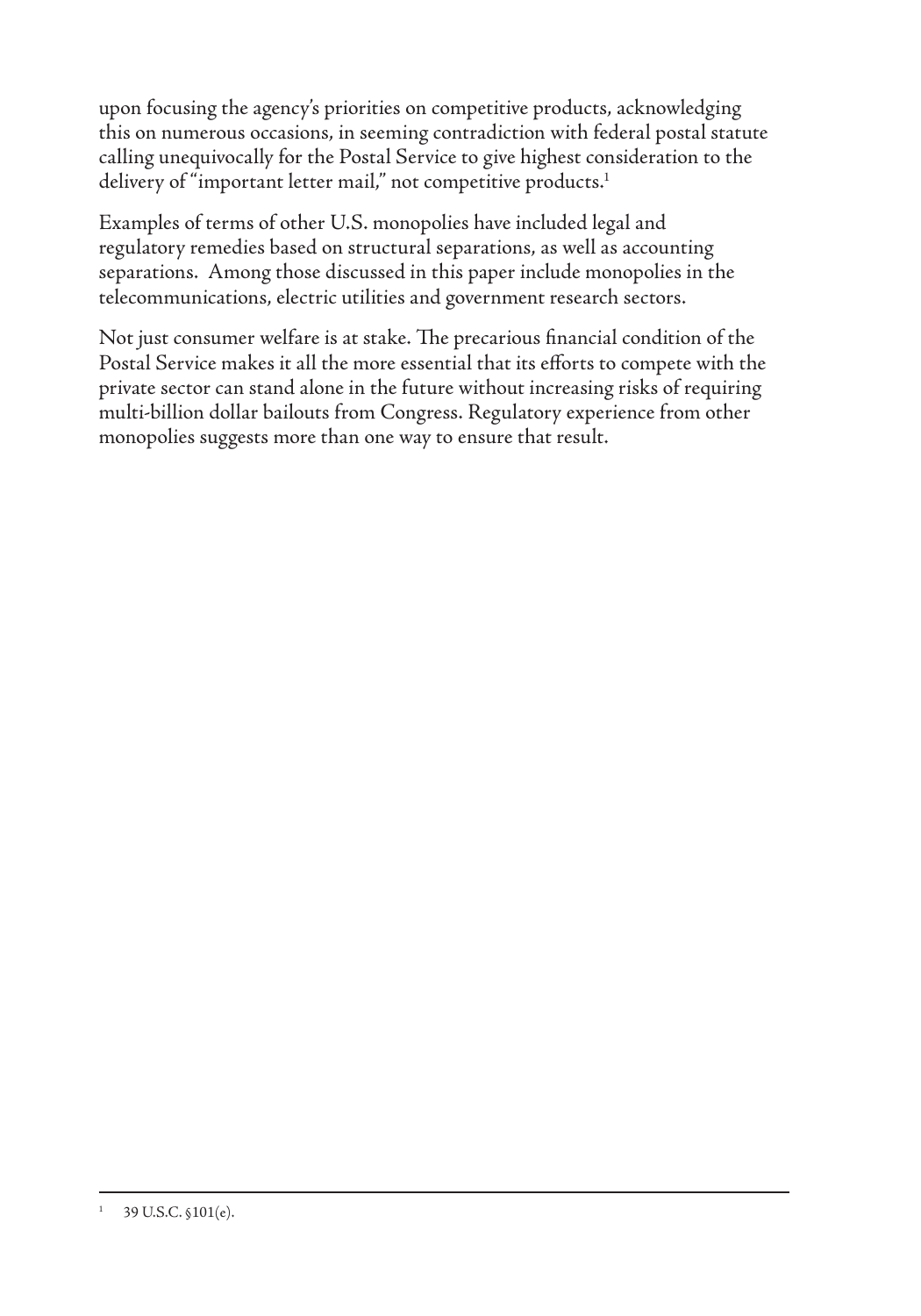#### <span id="page-4-0"></span>**Introduction**

"Look, mom, I'll write you all about it tomorrow – this long distance call will cost me a week's salary." With that, Spencer Tracy's sensible sportswriter cut short a hurried phone call informing his mother of his engagement to Katherine Hepburn's celebrity columnist in the 1942 classic film, "Woman of the Year."

Tracy's character took some liberties to exaggerate, like most good sportswriters. In 1940, a three-minute, station-to-station long-distance call from New York City to San Francisco cost \$6.75, or a whopping \$113 in current dollars.2 Today, 33 years after the AT&T breakup, the same call can be made at virtually no cost using cellular or VoIP technology.

But in 1974, as the federal Justice Department prepared to sue AT&T in an effort to break up the Bell System, this future outcome was far from apparent. "I can't understand why Justice would take an action that could lead to dismemberment of the Bell System, with the inevitable results that costs would go up and service would suffer," AT&T Chairman John DeButts told reporters in New York.<sup>3</sup>

It is of little surprise that the executive responsible for leading an incumbent monopoly operator would argue in support of his monopoly, and even offer foreboding warnings of what changes might portend for customers. In its complaint and in supporting documents, the government alleged that AT&T had used monopoly control to preclude competition and deter potential competitors, to the detriment of consumers.

Irrespective of the intentions of the monopoly operator, captive consumers find themselves imperiled by the presence of financial incentives for it to pursue unfair competitive advantage at their expense. Evidence implying anti-competitive behavior can take various forms, some quite complicated, wherever these consumers' rates are not tethered to the attributed costs of the specific monopoly services they seek to purchase, and especially when the monopoly operator is also engaged in competitive markets without appropriate separations between the two types of activities.

In such cases, the presence of financial incentives for designated monopoly operators to act in anti-competitive fashion, along with opportunities to do so, are sufficient to raise suspicions of anti-competitive behavior. Incumbent entities facing such incentives need not demonstrate predatory intent. Incumbent operators of a monopoly instinctually apply downward pressure to their costs associated with servicing monopoly consumers, and upward pressure on the rates which they are charged.

<sup>2</sup> *East Hampton Star,* May 2, 1940. http://fultonhistory.com/Newspapers%2023/East%20Hampton%20NY%20 Star/East%20Hampton%20NY%20Star%201939%20Mar-jan%201942/East%20Hampton%20NY%20 Star%201939%20Mar-jan%201942%20-%200477.pdf Currency converted using Bureau of Labor Statistics currency converter.

<sup>3</sup> Steve Coll, *The Deal of the Century: The Breakup of AT&T*, Simon & Schuster, 1986, p. 71.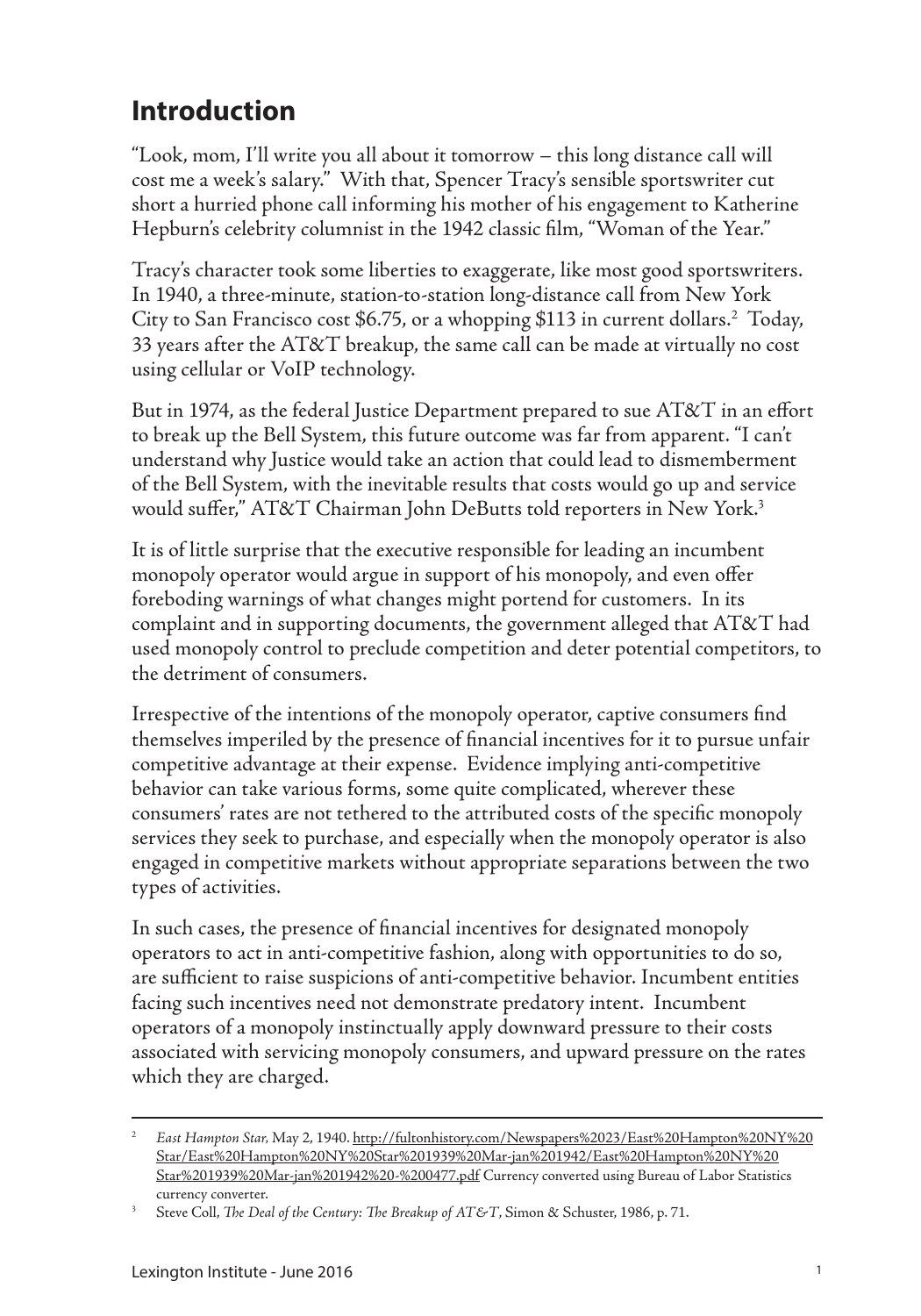Nobel laureate economist Jean Tirole discussed "asymmetric schemes – where some parts of the incumbent's business are tightly regulated and others less so (or not at all) – that give rise to perverse incentive" that might lead to less productive inputs concentrated to the regulated segment.<sup>4</sup>

In his authoritative book The Economics of Regulation, Alfred E. Kahn, former chairman of the Civil Aeronautics Board and the New York Public Service Commission, observed that where regulated processes continue to be set, directly or indirectly, "on the basis of total company costs and revenues, or on the basis of some continuing process of allocation of costs between regulated and unregulated operations, there will always be the danger, in principle, of subsidization of the latter by the former."5

Finally, the U.S. Supreme Court noted in its 1967 Federal Power Commission v. United Gas Pipe Line (1967) ruling, "Ratemaking is, of course, subject to the rule that the income and expense of unregulated and regulated activities should be segregated."6

All of this sage advice was of course available to Congress when it enacted the Postal Accountability and Enhancement Act of 2006. That Act appointed the United States Postal Service as the designated government postal operator responsible for fulfilling a universal service obligation with the benefit of two statutory monopolies. The first governs provision of first-class mail, and the second provides the Postal Service exclusive access to consumers' mailboxes. The reform legislation took two essential steps to refine the terms of the postal monopoly and to extend protections to its consumers. The first was to delineate market-dominant offerings from competitive offerings according to statutory definitions.7

The second defined the role of the Postal Regulatory Commission, assigning explicit responsibilities including, "to allocate the total institutional costs of the Postal Service appropriately between market-dominant and competitive products,"8 and "to prohibit the subsidization of competitive products by marketdominant products."9 The law further stipulated the Commission's responsibility for ensuring that each competitive product must cover its attributable costs, as well as what the Commission determines to be an appropriate share of overhead, known as institutional costs.10

The Commission responded to this statutory requirement with the determination that competitive products be required to contribute at least 5.5 percent toward the

<sup>4</sup> Royal Swedish Academy of Sciences, Scientific Background on the Sveriges Riksbank Prize in Economic Sciences in Memory of Alfred Nobel 2014, October 13, 2014.

<sup>5</sup> Alfred E. Kahn, *The Economics of Regulation: Principles and Institutions*, p. xxxvi, The MIT Press, 1988.

<sup>6</sup> Federal Power Commission v. United Gas Pipe Line Co., 386 U.S. 237 (1967).

<sup>7</sup> 39 U.S.C. §3622.

<sup>8</sup> 39 U.S.C. §3622.

<sup>9</sup> 39 U.S.C. §3633.

<sup>10</sup> 39 U.S.C. §3633.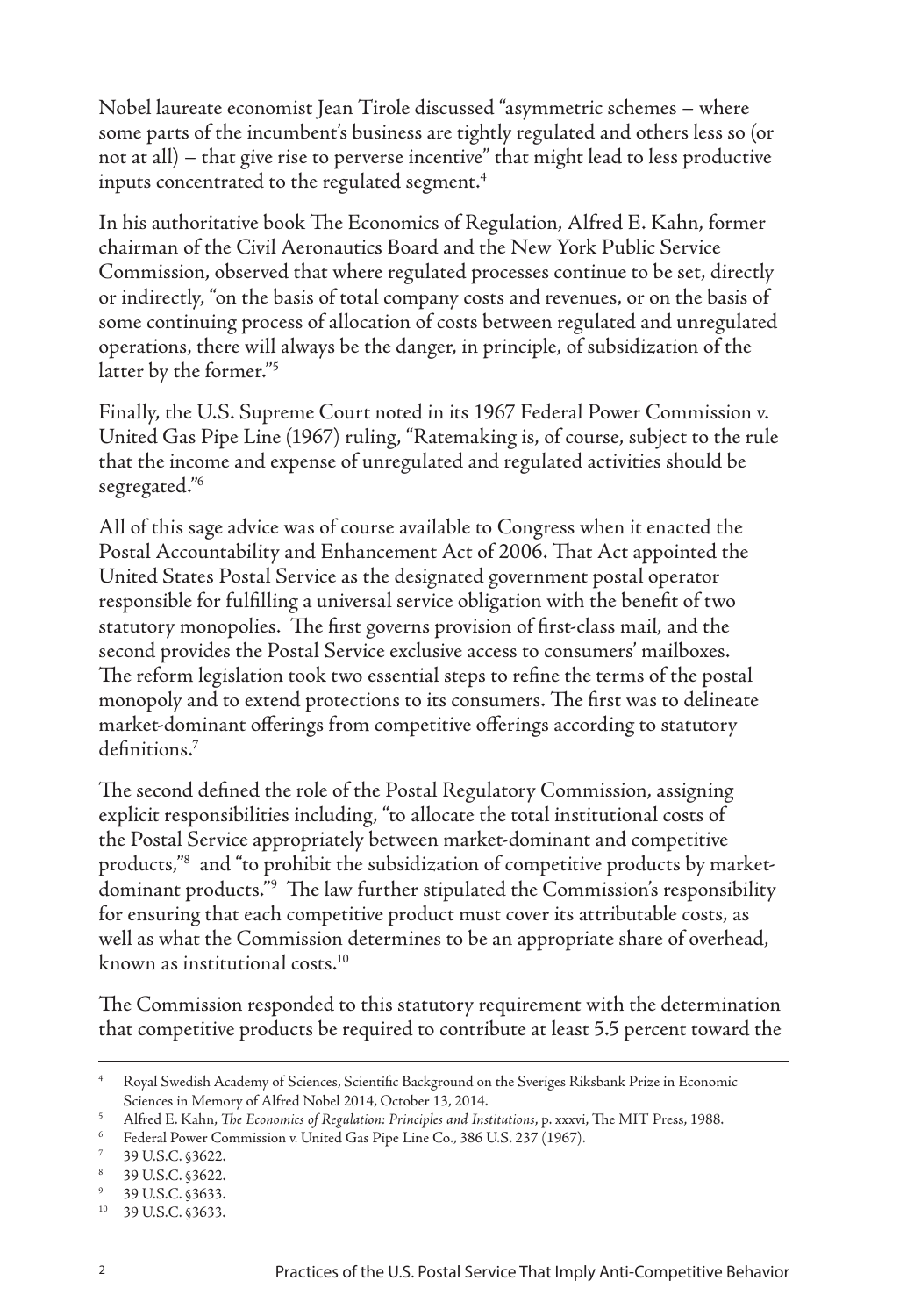Postal Service's institutional costs. More recently, this share has increased, and in FY 2015, the Commission determined competitive products' contribution to be \$4.5 billion, or 13.3 percent.<sup>11</sup>

While this represents progress, it remains considerably below what other prominent indicators would suggest to be an appropriate share. Revenue from competitive products accounted for 24 percent of the Postal Service's total operating revenue for FY 2015<sup>12</sup>, up from 23 percent in FY 2014.<sup>13</sup>

By weight, shipping and package services accounted for 35 percent of total weight for the Postal Service's FY 2015 deliveries, up from 29 percent in FY 2013.14

The Commission ruled in 2012 that it may accept a petition to reexamine the appropriate share at any time in advance of five-year intervals.<sup>15</sup>

The law also included a modest structural firewall between the regulated side of the Postal Service and competition with the private sector. Specifically, the Postal Service is prohibited from undertaking any non-postal product or service offerings, effectively grandfathering activities undertaken as of January 1, 2006.<sup>16</sup> But the 2006 legislation erected no other structural firewalls between monopoly and competitive products to prevent cross-subsidy. Thus, the only other safeguards are accounting restrictions, the details of which were left to the Commission. This left the Postal Service with strong incentives to shift costs from competitive products to market dominant products and impose them on a captive audience.

Moreover, the potential for cross-subsidy was enhanced because of the very favorable subsidies that the Postal Service enjoys by law, nearly all of which are available to the competitive side of the Postal Service. In a 2008 Congressionallymandated report, the Federal Trade Commission (FTC) noted that, "because the United States Postal Service (USPS) is a federal government entity, the USPS' competitive products operations enjoy an estimated implicit subsidy of between \$39-117 million a year."<sup>17</sup> These include Postal Service immunity from state and local taxes and fees, immunity from federal income tax, and access to federal lending at government rates, and special customs treatment.<sup>18</sup>

The FTC report asserted that implicit subsidies "mask from consumers the true costs of providing competitive services," and that current practices, including the 5.5 percent assigned by the regulator for appropriate share, distort market outcomes in the competitive products sectors, "likely leading the USPS to charge artificially low prices for its competitive products."19

<sup>&</sup>lt;sup>11</sup> Postal Regulatory Commission, FY 2015 Annual Compliance Determination, Docket No. ACR2015, p. 92.

<sup>12</sup> U.S. Postal Service, Final Revenue, Pieces, and Weight by Classes of Mail, FY 2015.

<sup>&</sup>lt;sup>13</sup> Postal Regulatory Commission, FY 2014 Financial Analysis Report.

<sup>&</sup>lt;sup>14</sup> U.S. Postal Service,

<sup>&</sup>lt;sup>15</sup> Postal Regulatory Commission, Order #1276, Docket No. RM2012-3, March 7, 2012.

<sup>16</sup> 39 U.S.C. §404(2).

<sup>17</sup> Federal Trade Commission, "Accounting for Laws that Apply Differently to the United States Postal Service and its Private Competitors," 2008, p. 8.

<sup>&</sup>lt;sup>18</sup> Federal Trade Commission, pp. 23-36.

<sup>19</sup> Federal Trade Commission, p. 85, p. 92.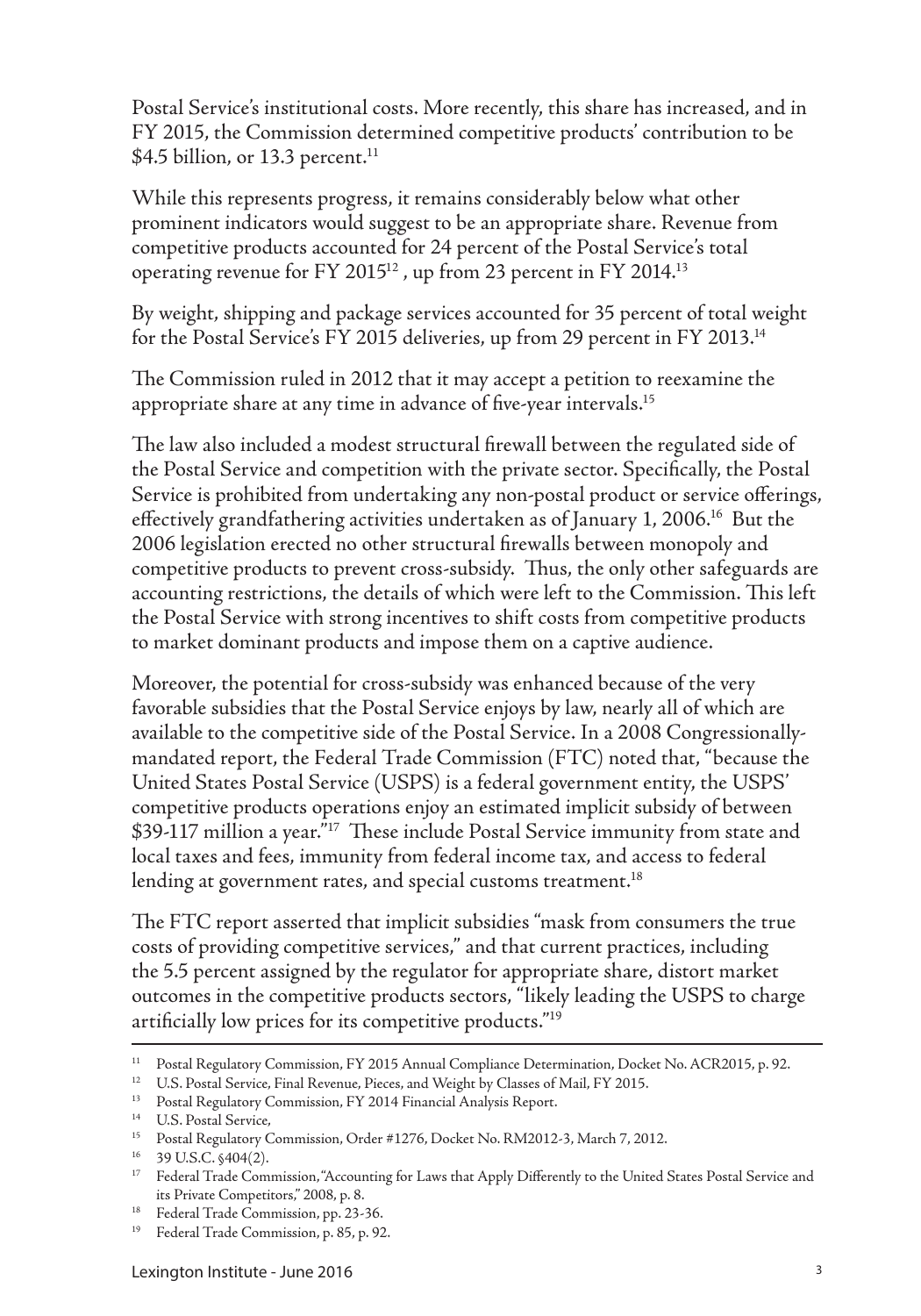<span id="page-7-0"></span>A 2015 report by Robert Shapiro updated estimates of the same subsidies examined in the FTC report, calculating a new total value of \$1.021 billion. Shapiro noted that the Postal Service's Office of the Inspector General in 2012 estimated the fair market value of Postal Service real estate holdings to be more than three times the cost-basis value used in its annual 10-K filings. Applying this valuation to average property tax rates would raise the value of the Postal subsidies to \$2.18 billion annually.20

#### **Service Quality and Cost Coverage**

First-class mail volume has historically served as the Postal Service's profit center, yielding among its highest transactional profit margins. For this reason, continued sharp declines in projected first-class mail volume have seemed especially foreboding to the Service's future business model. Not just higher cost, but poorer service quality as well can accelerate the decline of the demand for first-class mail.

Federal statute explicitly stipulates that the Postal Service "shall give the highest consideration to the requirement for the most expeditious collection, transportation, and delivery of important letter mail," in its decision-making.<sup>21</sup>

But several high-consequence policy decisions by the Postal Service appear to have diverged from this statutory requirement, contributing to a deterioration in service quality for letter mail.

Mail Processing Network Rationalization undertaken by the Postal Service has produced changes to service quality standards that result in slower delivery times. An official release explaining phase two network rationalization described how the resulting cost savings "would better position the Postal Service to make needed investment in package processing and other automation equipment, and in our delivery fleet, which will help us to grow our package business."<sup>22</sup>

In January 2015, the Postal Service issued new first-class mail service standards that primarily affected single-piece letters. "The majority of this mail is being delivered in two days instead of one," stated an official fact sheet. $^{23}$  Observers have expressed differences of opinion regarding the extent of the actual impact of this change on customers, as results sometimes fall short of these targets.

The Postal Regulatory Commission noted in its 2015 Annual Compliance Determination that network rationalization, along with severe winter weather, were cited by the Postal Service as reasons for not meeting service standards for first class mail. "With respect to First-Class Mail products with a 3-5 day service

<sup>20</sup> Robert J. Shapiro, The Basis and Extent of the Monopoly Rights and Subsidies Claimed by the United States Postal Service, Sonecon, LLC, March 2015, pp. 21-22.

 $21$  39 U.S.C.  $$101(e)$ .

<sup>&</sup>lt;sup>22</sup> United States Postal Service, "Phase 2 Network Rationalization: Frequently Asked Questions," undated, p. 2.

<sup>23</sup> USPS Delivery Standards and Statistics Fact Sheet, March 2015.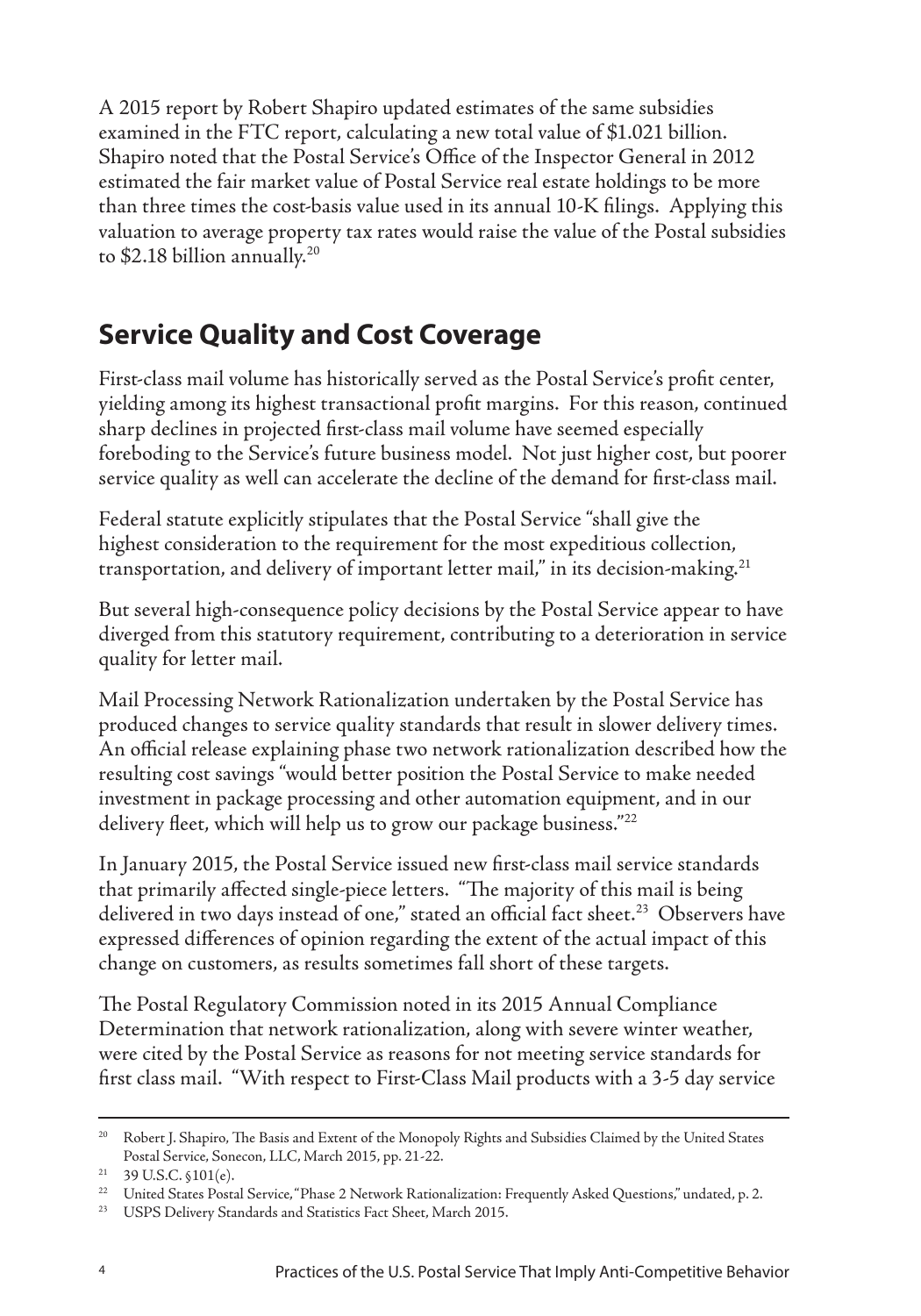<span id="page-8-0"></span>standard, service performance results have declined in every fiscal year since FY 2012," stated the determination.<sup>24</sup>

The report further noted that service performance for Market Dominant flats products across all mail classes have been substantially below targets since FY 2012.25

The Postal Service noted in its 2015 Annual Report to Congress that, as a result of ongoing growth in package mail, it had shifted mail traffic from its air transportation network to its surface network, impacting service performance negatively for some two-day and three-to-five day mail.<sup>26</sup> This policy decision would appear to directly contradict its statutory mandate to give priority to letter mail delivery.

Another important measure of value of services to consumers is cost coverage, defined as revenue per piece as a percentage of attributable cost per piece (unit revenue divided by attributable cost). For single-piece first class letters, cost coverage was 187.5 percent in FY 2015, an increase from 168.1 percent in FY 2010. First class mail overall reported cost coverage in FY 2015 of 225.8 percent. On the other hand, priority mail cost coverage, the agency's flagship competitive product, was 126.2 percent for FY 2015, down slightly from 133.2 percent in FY 2010.<sup>27</sup>

Such disparities in cost coverage are concerning, because if more costs are attributed to specific products, a stated goal by Congress during Postal Accountability and Enhancement Act deliberations, this might place certain products, particularly competitive package delivery, into negative profitability. The fact that competitive products could be losing money should be alarming to policymakers, as significant investments being made by the Postal Service, outlined below, could escalate losses and potentially necessitate a large taxpayer bailout.

#### **Monopoly on Mailbox Access**

The United States is one of very few countries where the designated postal operator enjoys a statutory monopoly on access to consumers' mailboxes.<sup>28</sup> Postal Service regulations prohibit private companies, its competitors in the package delivery marketplace, from depositing items for which required postage rates have not been paid to the Service. They therefore must bear the extra cost of delivery to the door.

<sup>24</sup> Postal Regulatory Commission, Annual Compliance Determination Report 2015, Docket No. ACR2015, p. 133.

<sup>25</sup> ACR2015, P. 3.

<sup>26</sup> United States Postal Service, 2015 Annual Report to Congress: FY 2015 Annual Performance Report and FY 2015 Performance Plan, p. 15.

<sup>27</sup> Postal Regulatory Commission, Financial Analysis of United States Postal Service Financial Results and 10-K Statement, Fiscal Year 2015, U.S. Postal Service annual reports.

 $28$  Canada Post operates a regulatory monopoly on mailbox access based upon limited authority granted in statute.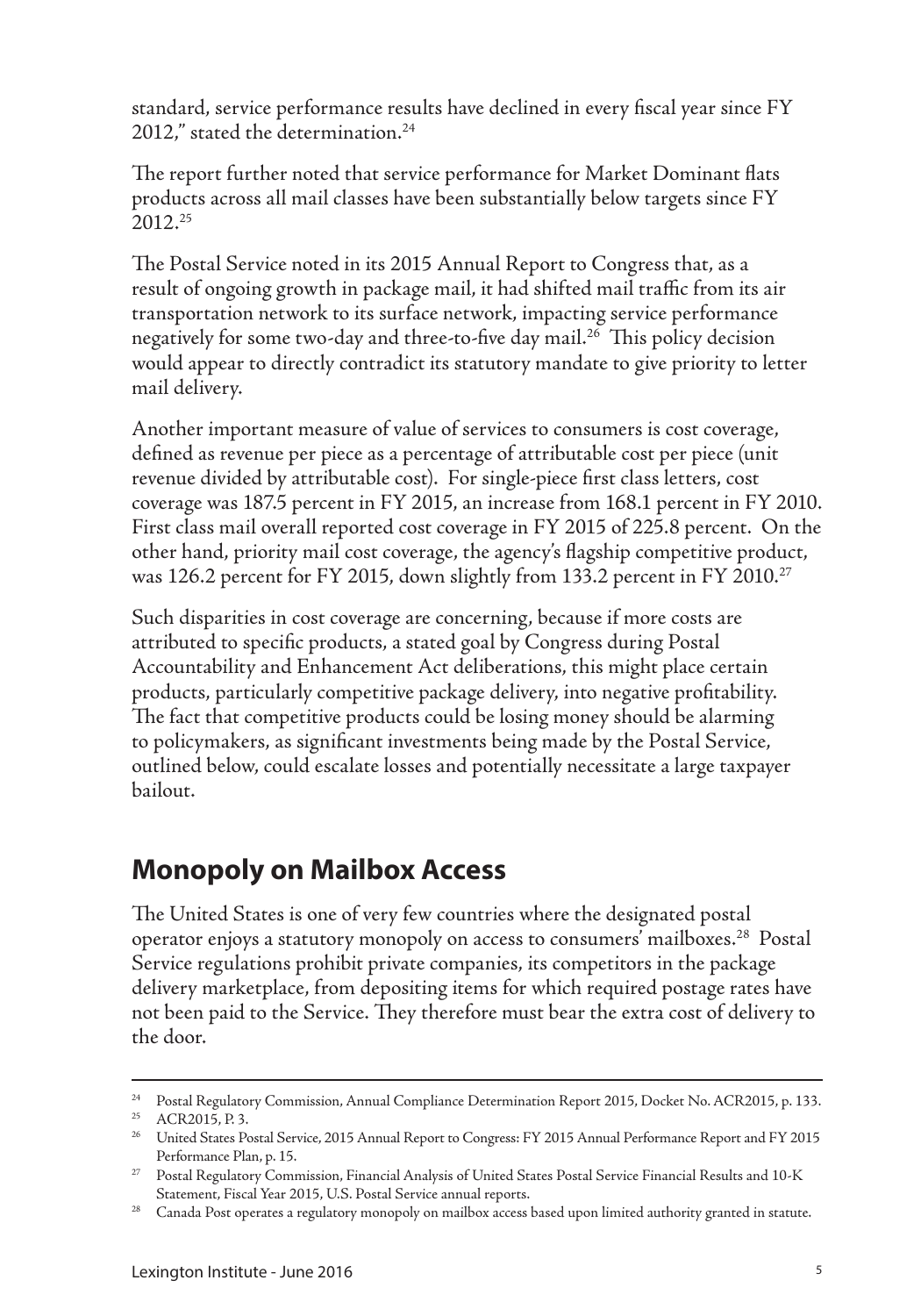The U.S. Postal Service has asserted that relaxation of the mailbox monopoly would place consumers at increased risk of harm from hazardous materials, pornography or mail fraud. 29 Yet, most postal consumers are responsible for the purchase and maintenance of their own mailboxes. While the relatively small size of many mailboxes would seem to render them of limited use for packages, the Postal Regulatory Commission's December 2014 Report on City Carrier Street Time Study noted that an average of 60 percent of packages delivered daily by city carriers were "in receptacle" packages that fit into consumer mailboxes. 30 In communities where cluster mailboxes are in use, the Postal Service has sought to increase mailbox size specifically to accommodate package delivery.

Two historical examples, from the telecommunications and electric utility sectors, may offer guidance here. First, in a 1956 ruling, the District of Columbia Circuit of the United States Court of Appeals rejected a Federal Communications Commission ruling which prohibited use of a cup-like device, called Hush-a-Phone, which consumers could snap onto their telephone receivers to afford increased privacy for conversations. The decision rejected the Commission's prior finding prohibiting the use of the add-on contraption and called the decision an "unwarranted interference with the telephone subscriber's right reasonably to use his telephone in ways which are privately beneficial without being publicly detrimental." The Court applied the standard that a monopoly entity's imposition upon its customers must be "just, fair and reasonable."<sup>31</sup>

Second, the Tennessee Valley Authority is another example of an agency that was provided with a monopoly position and protected from competition from other private sector providers. Created in 1933 as a part of the Roosevelt administration's New Deal, the Tennessee Valley Authority, or TVA, was intended to improve the quality of life in the Tennessee River Valley. One of the TVA's responsibilities was to generate electrical power and provide electricity to communities in the region, many of which were underserved during the era. The TVA reports today that it "provides electricity for 9 million people in parts of seven southeastern states at prices below the national average."32

As a subsidized federal corporation, the TVA has historically been able to sell its energy costs well below the competitive market price, putting the TVA in the position of a monopoly provider for energy in the region. The TVA was the focus of a 1936 Supreme Court case brought by the stockholders of the Alabama Power Company, which challenged the constitutionality of the program. Alabama Power Company, as a private energy provider, was facing competition from the new subsidized entity that could provide discounted prices.<sup>33</sup> The Supreme Court upheld the TVA's constitutionality, but it did not end questions about the TVA's monopoly power and authority.

<sup>31</sup> Hush-A-Phone Corporation v. United States, 238 F. 2d 266 (1956).

<sup>29</sup> Federal Trade Commission, pp. 88-89.

<sup>&</sup>lt;sup>30</sup> Postal Regulatory Commission, Report on City Carrier Street Time Study, December 2014, Table 40, p. 98.

<sup>&</sup>lt;sup>32</sup> About TVA, Tennessee Valley Authority, at: http://www.tva.com/abouttva/index.htm (accessed April 4, 2015).

<sup>33</sup> Ashwander v. Tennessee Valley Authority, 297 U.S. 288.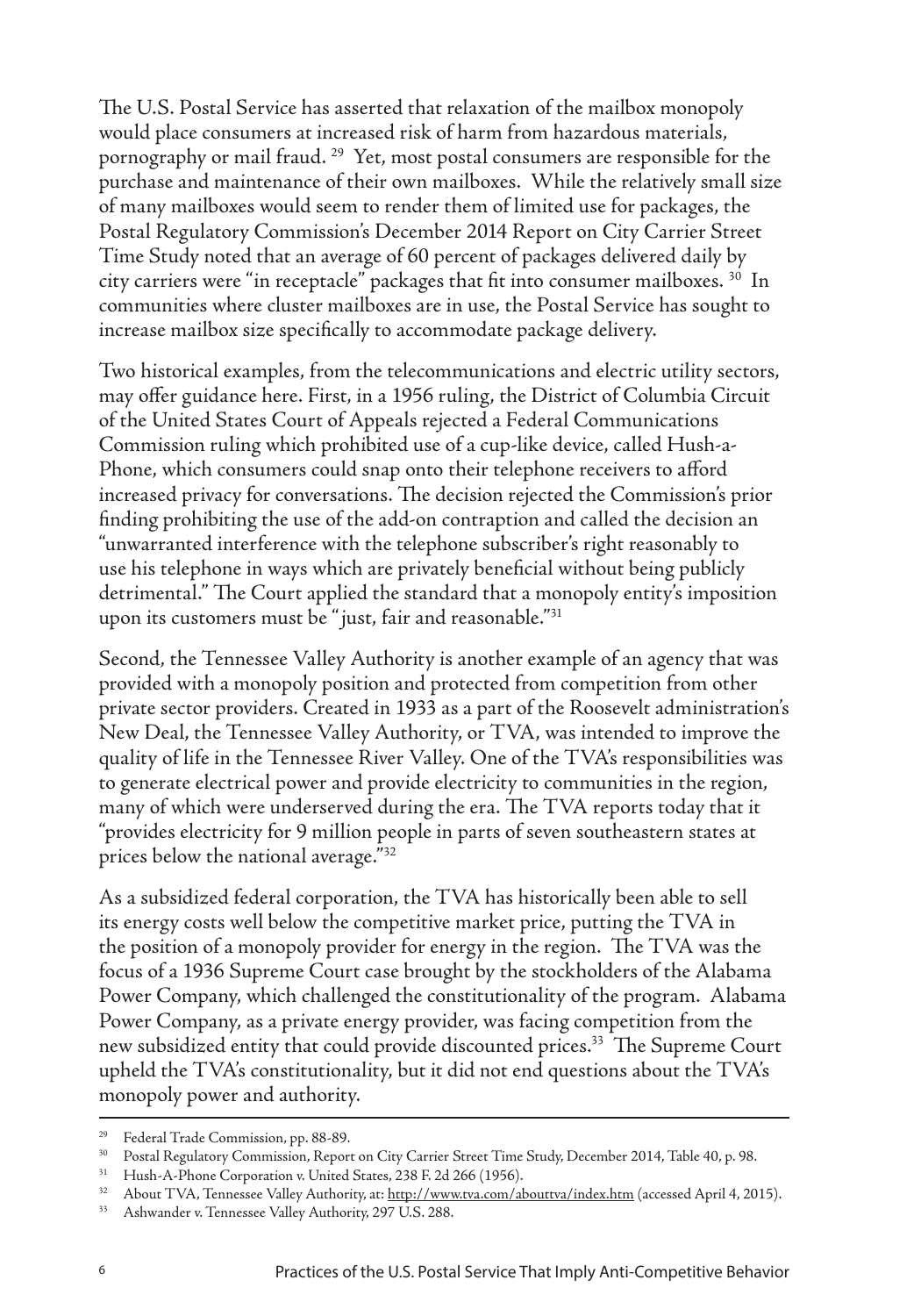<span id="page-10-0"></span>TVA's monopoly position for providing discounted electrical power in the region was debated for more than a quarter century after its creation. In 1959, Congress and the Eisenhower administration reached a compromise reform bill that prevented the TVA from offering discounted power to states and communities that it was not serving as of July 1, 1957. $34$  The 1959 legislation also protected the TVA's monopoly within its existing region of service by allowing it to deny certain services for private energy providers seeking to compete in the area. As a result, this compromise created what is commonly known as the TVA Fence.<sup>35</sup>

The Postal Service supports preserving the mailbox monopoly, offering warnings of the implications of its potential demise not unlike those of operators of the incumbent telephone monopoly, warning of systemwide risk of allowing inferior equipment to access the network in the Hush-a-Phone case. If the District Court of Appeals had sided with the incumbent monopoly, any adaptation or innovation of the phone system, other than those offered by the monopoly operator, would have been prohibited.

Opening up access to mailboxes for private providers, as is the case in most countries currently, may allow for competition to improve the efficiency and convenience for consumers. But if this were deemed unacceptable to decisionmakers, the geographic "TVA Fence" may suggest another approach to addressing the mailbox monopoly – continuing to allow exclusive access to mailboxes for monopoly mail products, while opening up mailbox access through an orderly process for competitive product providers (perhaps one recognizing preregistered private operators).

#### **The Costing Challenge**

Recently much attention has been paid to the cost allocation system utilized by the U.S. Postal Service. "Now is the time for the organization to develop a similar versatile and dynamic costing system [to competitors and companies of similar size in other industries]," asserted a 2014 white paper by the Service's Office of Inspector General, calling it a "Greenfields" costing approach.<sup>36</sup> The Postal Service's present costing methodology, implemented and developed to ensure compliance under cost-of-service regulation, diverges from industry bestpractice costing systems that rely on more granular data and new technologies, areas where the Postal Service has improved its capabilities, the report notes. Greater transparency and accountability for fixed costs and management could guide decisions toward more profitable actions, the report suggests. It would also prove valuable to improving the confidence of regulators seeking to prevent illegal subsidies between market-dominant and competitive products.

<sup>&</sup>lt;sup>34</sup> "The Great Compromise," Tennessee Valley Authority, at: http://www.tva.com/heritage/great\_compromise/index.htm *(accessed April 4, 2015)*.

<sup>&</sup>lt;sup>35</sup> Government Accountability Office, Tennessee Valley Authority: Information on Benchmarking and Electricity Rates, May 2002, at: http://www.gao.gov/new.items/d02636.pdf (accessed April 4, 2015).

<sup>36</sup> A.T. Kearney, "Greenfield Costing Methodology: An Opportunity to Deliver Transformative Change," U.S. Postal Service Office of Inspector General, RARC-WP-14-005, January 7, 2014.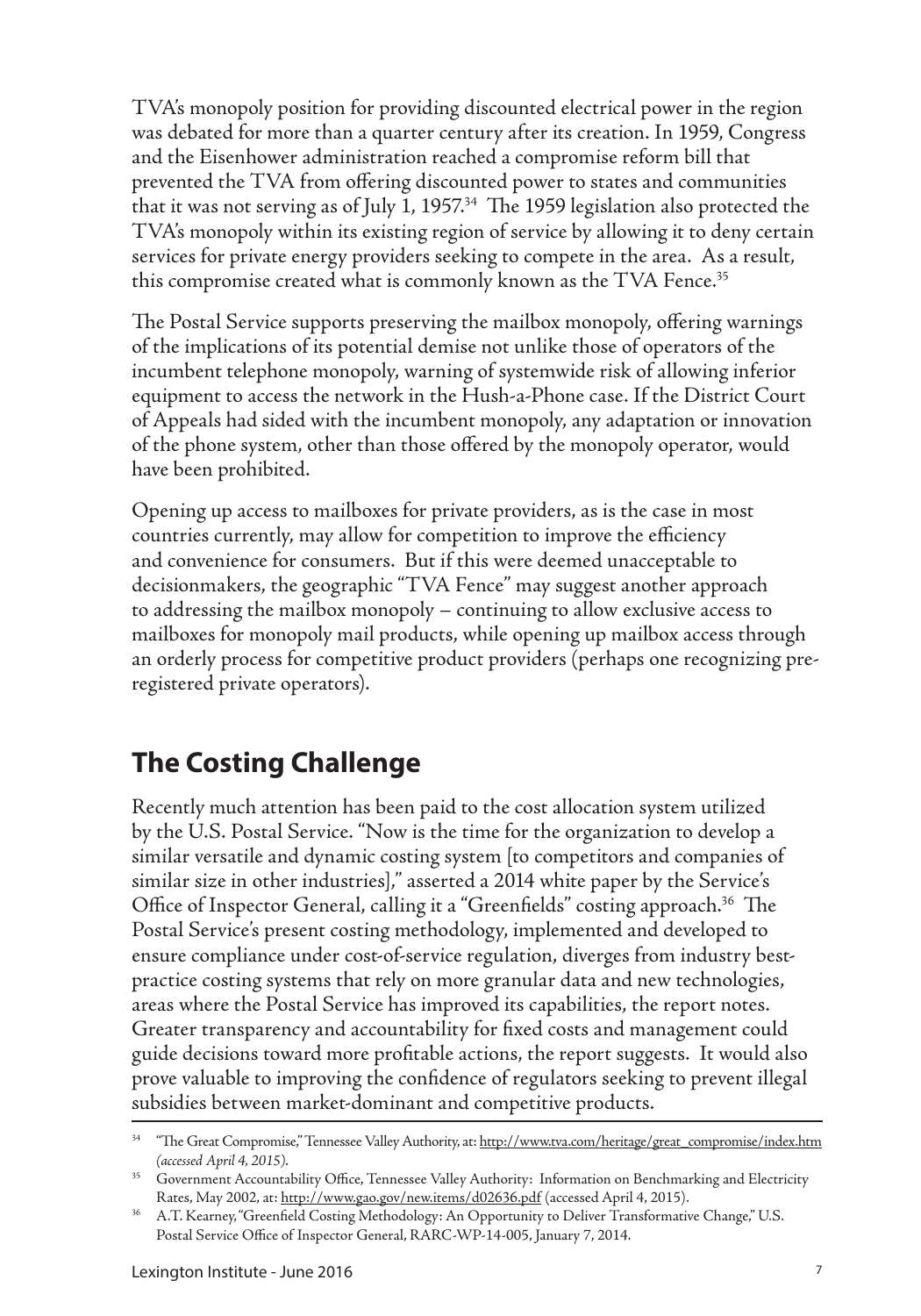While the Postal Service's percent of costs deemed to be non-attributable, or institutional costs, tended generally lower from 1980-2000, they have increased more sharply since that period. Robert Cohen and John Waller explain a variety of operational (volume, volume mix, weighted volume and productivity) and exogenous, institutional factors for this change in ratio, noting that attributable cost percentages declined by 24 percent from 2007-2014, in 2007 dollars.<sup>37</sup>

In particular, Cohen and Waller observe that the prodigious decline in singlepiece first-class mail over this period, and the growth of volume for competitive products, which typically carry lower attributed costs, are important drivers of this increase in unattributed institutional costs. Package delivery volume by the Postal Service increased by more than 20 percent from 2008-2013, while all other mail volume decreased by more than 20 percent. 38 Package delivery produced 18 percent of all Postal Service revenue in 2013, and it is growing annually.39

The precarious overall financial situation of the U.S. Postal Service adds urgency to its relative lack of financial transparency. The Service recorded its ninth consecutive financial loss in FY 2015, producing a total net deficit of over \$56 billion since FY 2007. 40 These deficits have certainly not been lost on responsible federal policymakers, for whom the looming possibility of eventual taxpayer responsibility for these deficits should make improved public financial transparency a near-term necessity. It should be noted that the Postal Service in its 10-K filed with the Securities and Exchange Commission routinely observes that if the Postal Service runs out of cash, Congress would likely support the agency to continue mail service.<sup>41</sup>

Important to preventing cross-subsidies between market-dominant and competitive activities of the U.S. Postal Service is the allocation of costs associated with carrier delivery routes. The Postal Regulatory Commission's Public Representative, in response to a proposed change by the regulator in analytical principles asserted that the time period sampled for its analysis, "likely understates the proportion of total street time dedicated to package and accountable delivery, reducing the costs attributed to parcels." The Public Representative went on to assert that, "as most parcel products are competitive, understating the costs attributable to parcels has serious compliance implications."42

This raises the question of how thoroughly can consumers rely on the Postal Regulatory Commission to protect their interests? As recently observed by Postal Regulatory Commission Acting Chair Robert Taub, "unlike taxpayer-

<sup>37</sup> Robert Cohen and John Waller, "The Postal Service Variability Ratio and Some Implications," 2014. Also Cohen and Waller, "Ratio of Attributable to Institutional Costs and Inframarginal Costs 2007-2013," 2014.

<sup>38</sup> "Package Services: Get Ready, Set Grow!" U.S. Postal Service Office of Inspector General, RARC-WP-14-012, July 21, 2014, p. 7.

<sup>39</sup> "Package Services: Get Ready, Set, Grow," p. 8.

<sup>40</sup> Postal Regulatory Commission, Financial Analysis of United States Postal Service Financial Results and 10-K Statement, March 29, 2016.

<sup>&</sup>lt;sup>41</sup> United States Postal Service Form 10-K for the fiscal year ended September 30, 2014, p. 52.

<sup>42</sup> Postal Regulatory Commission, Public Representative Comments, Docket No. RM2015-7, March 18, 2015, p. 8.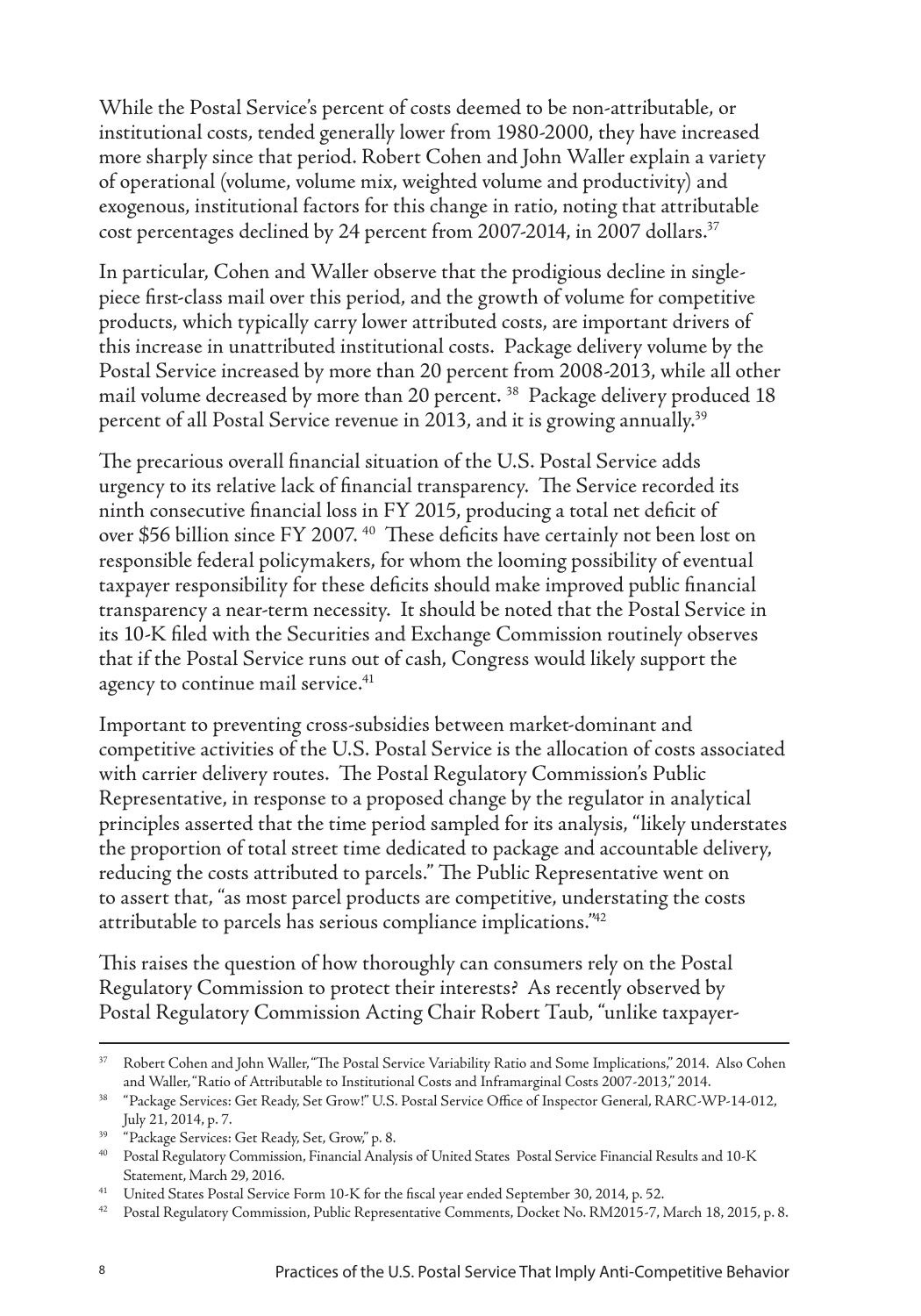<span id="page-12-0"></span>appropriated dollars, we're getting our appropriation out of the Postal Service fund, which is the rate payers' money, and it's out of an entity and a fund that's nearly insolvent." 43 It has been broadly observed that where incentives exist for a designated operator to exploit its monopoly power by anti-competitive behavior, relying upon regulation for remedy will invariably be less effective for reasons of incompleteness and delay, *i.e., regulatory lag.*44 Perhaps this argues for protection against cross-subsidy through structural separation, and only on accounting measures, only as a second-best alternative to structural separation.

#### **The Bell Doctrine and Structural Separation**

John Panzar argues that the prevalence of economies of scale with local delivery networks renders it highly likely that the U.S. Postal Service can be considered a natural monopoly, despite the intrinsic difficulty of obtaining econometric evidence. <sup>45</sup> Panzar suggests that unbundling pricing of the Service's offerings could produce a system of nondiscriminatory access charges to its network that would better serve its consumers.

The Bell Doctrine, authored by Professor William Baxter as a guiding theoretical framework for the 1983 breakup of the American Telegraph and Telephone Company, considers various possibilities to address a regulated monopoly that also operates in competitive markets. The Bell Doctrine outlines two types of remedies: structural separation and accounting separation.

The 1982 Modified Final Judgment required a structural separation that removed ownership and control of the monopoly operating units from the ownership and control of the competitive units.<sup>46</sup>

A second alternative provided for under the Bell Doctrine is to "regulate the company's internal business practices in a manner that minimizes the extent of anti-competitive activity."47

The divestiture of operating companies required by the AT&T case settlement imposed a structural separation that removed the ability of AT&T to disadvantage competitors in the interexchange and equipment markets. Such an approach has value in considering how implied anti-competitive actions in the postal sector may be remedied.

Crandall and Sidak in their 2002 analysis noted three distinct meanings of "structural separation" in this context:

<sup>&</sup>lt;sup>43</sup> Al Urbanski, "PRC Chief Robert Taub on the Near Future of the Postal Service," DMNews.com, April 7, 2015.

<sup>44</sup> Economics of Regulation, II, p. 48.

<sup>45</sup> John C. Panzar, "The Economics of Mail Delivery," in Governing the Postal Service, The AEI Press, 1994, J. Gregory Sidak, ed.

<sup>46</sup> Paul L. Joskow and Roger G. Noll, The Bell Doctrine: Applications in Telecommunications, Electricity, and other Network Industries in Stanford Law Review, Vol. 51, No. 5 (May, 1999), pp. 1249-1315.

<sup>47</sup> Joskow and Noll, p. 1266.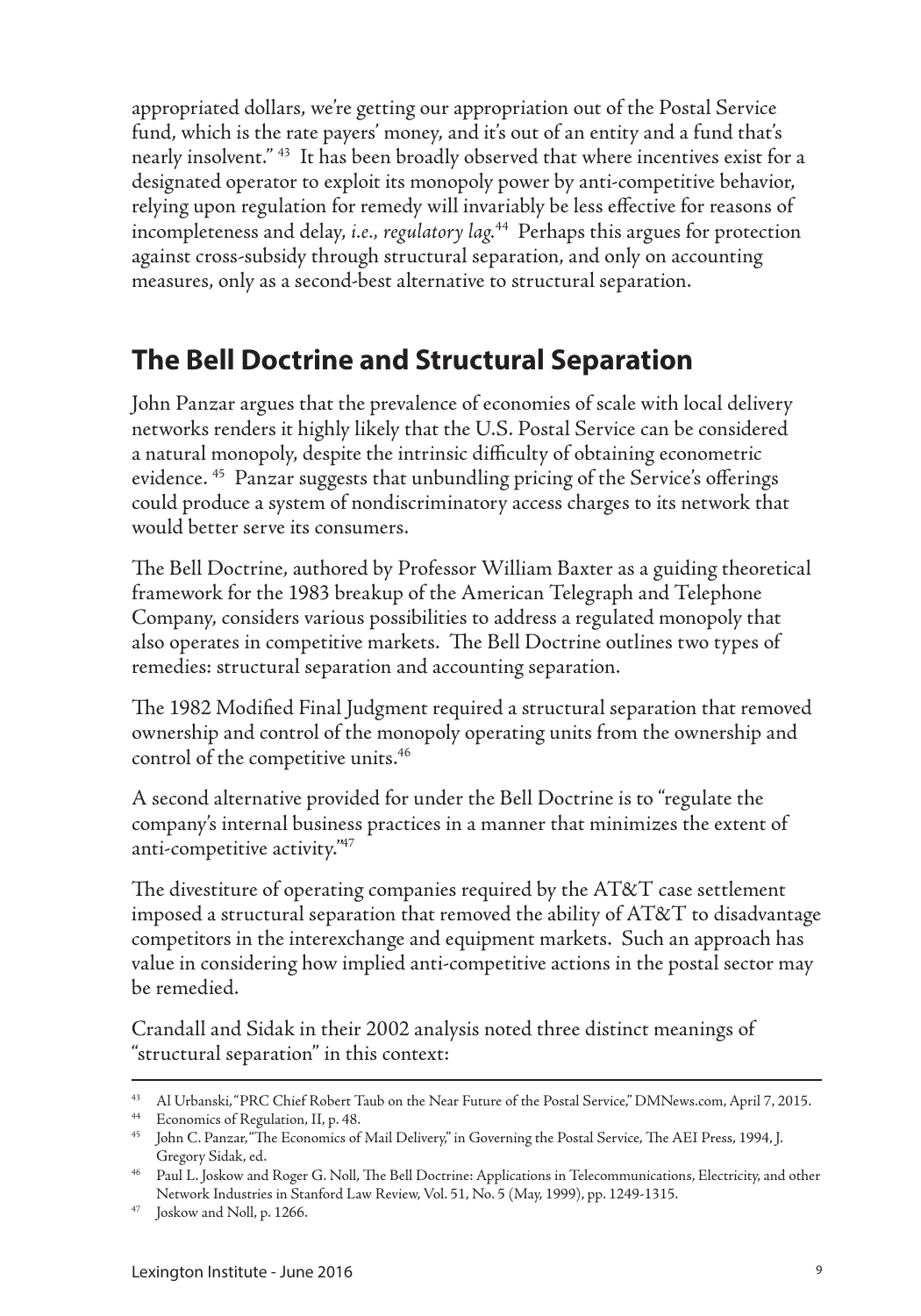- 1. Divestiture of retail service from the wholesale network division.
- 2. Separate ownership of telecommunications from any companies providing the service to end users.
- 3. Functional separation whereby incumbent local exchange carriers are restricted to interaction at arm's length.48

The changing marketplace for postal and delivery services in the United States sheds some light on how a structural separation might be designed. As described above, the mail mix in the United States has shifted dramatically, and is widely expected to continue to shift toward fewer first-class letters and more packages. The fast-growing package delivery market, driven by sharp increases in online purchases, is a highly competitive one. The Postal Service delivered 39 percent of the nation's domestic package volume in 2013, while UPS delivered 38 percent and FedEx delivered 23 percent.<sup>49</sup> The Postal Service earned 18 percent of package delivery revenue in 2013. 50 A significant share of the Postal Service's package business is the result of the private delivery companies depositing their lighter-weight packages into the Postal Service's network for final-mile delivery.

The vast delivery network operated by the Postal Service to fulfill its Universal Service Obligation certainly makes it convenient for competitive products to piggyback on mail delivery routes. But important elements of the processing and delivery infrastructure are not shared. Packages are so different from mail physically that the processing and sorting equipment is rarely common between them.

Postal Service executives have regularly made billion-dollar investments in infrastructure upgrades to support their strategy to grow volume in the package business. As investments, including in package barcode technology service, led to increased volume, new capital improvements have upgraded package-sorting efficiency in 19 bulk mail centers around the country. Lean Six Sigma projects have been undertaken to increase sorting accuracy and improve processing efficiency.

In recent years, billion-dollar capital investments in assets that will exclusively or predominantly serve competitive products have been more common and more expensive. The Wall Street Journal 's Laura Stevens in August 2014 reported on Postal Service plans to invest \$10 billion over the next four years on infrastructure to support its pursuit of growth in competitive markets, including larger delivery vehicles and package-sorting equipment.<sup>51</sup> "We have a very structured plan around all we're trying to do to grow our package business," a USPS vice president said at the close of FY 2014. $52$ 

<sup>48</sup> Robert W. Crandall and J. Gregory Sidak, "Is Structural Separation of Incumbent Local Exchange Carriers Necessary for Competition?" Yale Journal of Regulation, 2002, p. 340.

<sup>49</sup> "Package Services: Get Ready, Set, Grow," p. 9.

<sup>50</sup> "Package Services: Get Ready, Set, Grow," p. 9.

<sup>51</sup> Laura Stevens, "For FedEx and UPS, a Cheaper Route: The Post Office," The Wall Street Journal, August 4, 2014.

 $52$  Mike O'Brien, "Parcels – Including Groceries – the Future of USPS," Multichannel Merchant," September 26,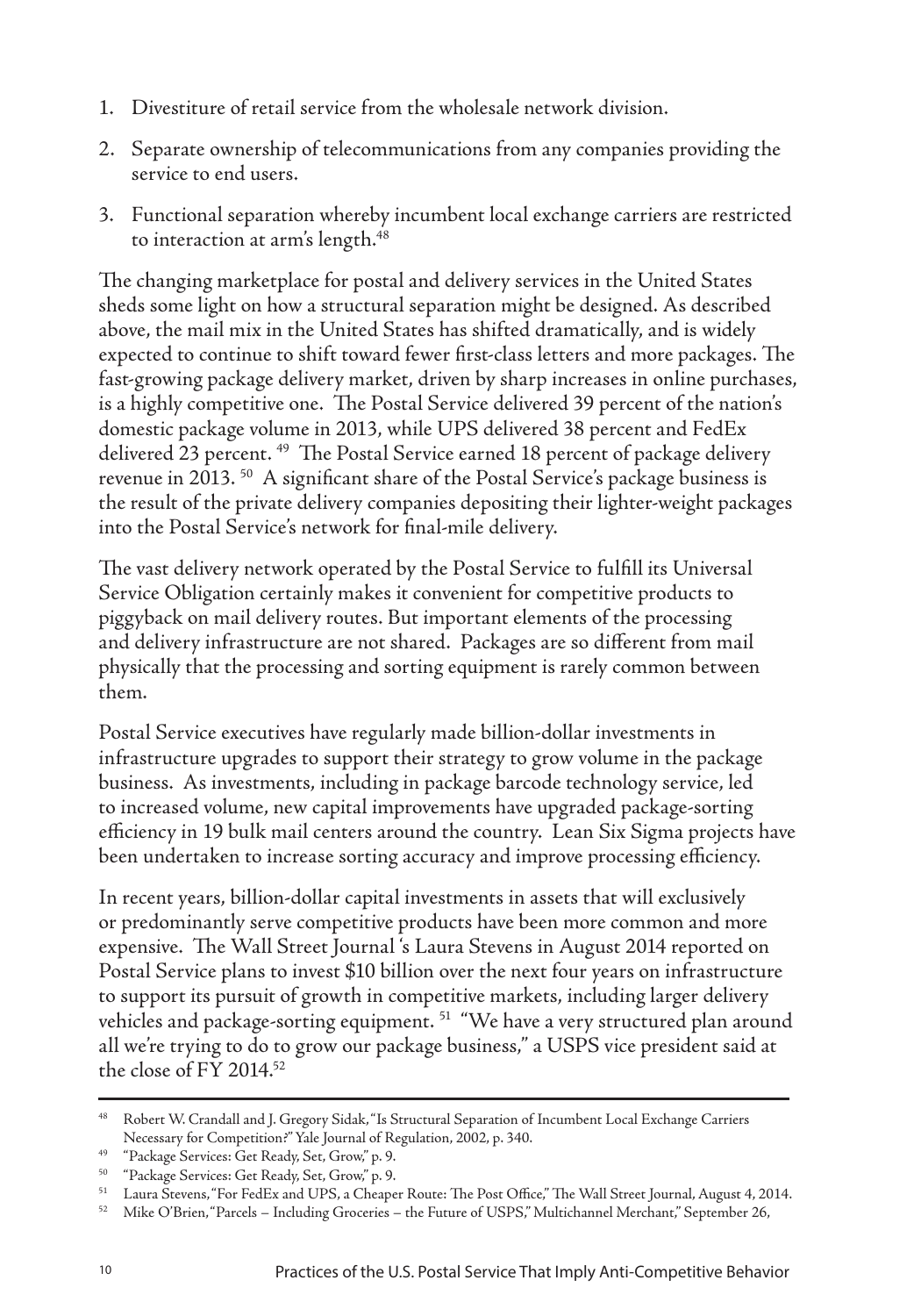Postal executives have begun advancing plans to replace 163,000 delivery trucks at an estimated cost of \$4.5 billion. The new trucks, of which postal management is reportedly seeking 180,000, will be larger and better equipped to accommodate greater package delivery volume. 53 No plan has been put forward publicly to finance this major new investment. Amid persistent questions regarding the understatement of costs associated with competitive products, there is little public transparency to ensure how such a capital investment in competitive activities will be financed, and how operational costs associated with the new vehicles once in operation can be sustained.

Strategic pricing breaks for commercial customers have long been hallmarks of Postal Service strategies to increase volume, and sales executives have adjusted thresholds required for creatively-designed special deals. 54 The Service cut shipping rates sharply for some commercial customers during the 2014 holiday shopping season, some as much as 57 percent.<sup>55</sup> Postal regulators have periodically criticized Postal Service contracts for offering worksharing price discounts in excess of savings, but on only one occasion have commissioners rejected a Negotiated Service Agreement.56

Filings with the Postal Regulatory Commission by FedEx called into question whether the appropriate share of institutional costs can be expected to be sustained at present rates if Postal Service price discounts for package delivery offered to e-commerce customers continue to increase.<sup>57</sup> The filing noted that the volume of parcels has increased on an absolute basis, and that volume from marketdominant products has shifted to competitive categories, particularly for packages. 58 Only 25 percent of Postal Service revenue was linked to letter post in FY 2014, down from 35 percent just two years earlier, according to data from the Universal Postal Union.<sup>59</sup>

These concerns would seem to support instituting a structural separation between the Postal Service's provision of monopoly and competitive products. Such a separation could permit competitive products to utilize the Postal Service's network for last-mile delivery (as FedEx and UPS do currently). Sorting and processing functions could be split between the two business units, with separate accounting.

Congress and the U.S. Department of Energy established a stricter legal and regulatory framework governing that agency's Work for Others program, by which

<sup>2014.</sup>

<sup>53</sup> Anne Steele, "Postal Service Seeks to Retire the Old Mail Truck, The Wall Street Journal, February 12, 2015.

<sup>54</sup> Anita Bizzotto, "New Opportunities Await Shippers and the U.S. Postal Service," Parcel Industry.com, Spring 2007.

<sup>55</sup> James Cartledge, "Regulators Allow USPS Price Drop Despite Complaints from UPS, Fedex," Post & Parcel, August 19, 2014.

<sup>56</sup> In March 2015, the Postal Regulatory Commission rejected a Postal Service Request for a Negotiated Service Agreement with Discover Financial Services.

<sup>57</sup> Reply of Federal Express Corporation, Docket No. ACR2014, February 13, 2015.

<sup>58</sup> Comments of Federal Express Corporation, Docket No. CP2014-55. July 17, 2014.

<sup>59</sup> Universal Postal Union, Global or Regional Estimates, 2012-2014.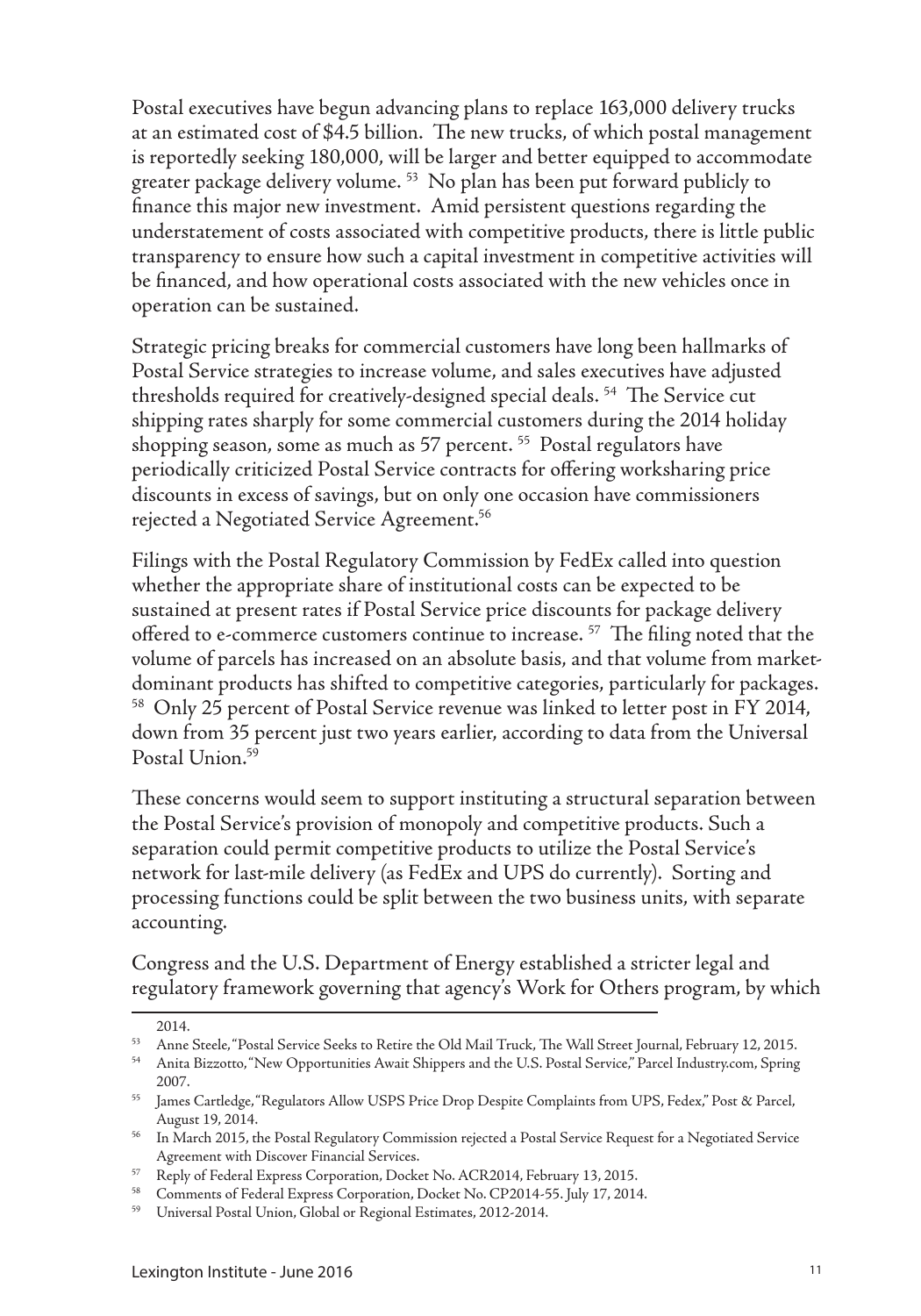national laboratories conduct research for private clients or other federal agencies. The program is prohibited from engaging in activities which compete directly with the domestic private sector. The agency runs 17 national laboratories, overseen by various offices fulfilling a diversity of missions, 16 of which are operated by contractors under management and operations contracts.<sup>60</sup> The Work for Others program directs the laboratories to conduct work for other federal agencies and non-federal entities on a reimbursable basis provided certain conditions are met.

As directed by the agency's Office of General Counsel, work under this program "must pertain to the mission" of the facility, and "cannot compete directly with capabilities that are available in the private sector." 61 The program is authorized by statutory language in the Atomic Energy Act of 1954, which stipulates that private facilities or laboratories must first be deemed inadequate to conduct this work, and that the work must have the potential to lend significant assistance to activity in the fields of protection of public health and safety,<sup>62</sup> and also by the Economy Act of 1932, which requires the fulfillment of the precondition that "ordered goods or services cannot be provided by contract as conveniently or cheaply by a commercial enterprise."63

It should be noted that the Government Accountability Office identified certain shortcomings in the program's implementation in a 2013 report; specifically, that Department of Energy contracting officers improperly delegated these determinations to laboratory employees. The GAO observed in its investigation that in more than half of the instances examined, the agency relied on written determinations by the laboratories, a shortcoming it cited in its recommendation to Congress calling for improved oversight of the program.

Are there ways this model, a more drastic remedy than others discussed in this paper, could be employed for regulation of the Postal Service? Such a prohibition on competition with the private sector would deprive the agency's present business model of potential growth its executives covet highly. But some observers would view the solution as preferable to the acceptance of implied anti-competitive behavior engrained within present circumstances.

<sup>60</sup> "National Laboratories: DOE Needs to Improve Oversight of Work Performed for Non-DOE Entities," Government Accountability Office, GAO-14-78, October 2013, p. 2.

<sup>61</sup> Department of Energy Order 481.1C, March 14, 2011.

<sup>62</sup> 42 U.S.C. § 2053.

<sup>63</sup> 31 U.S.C. § 1535.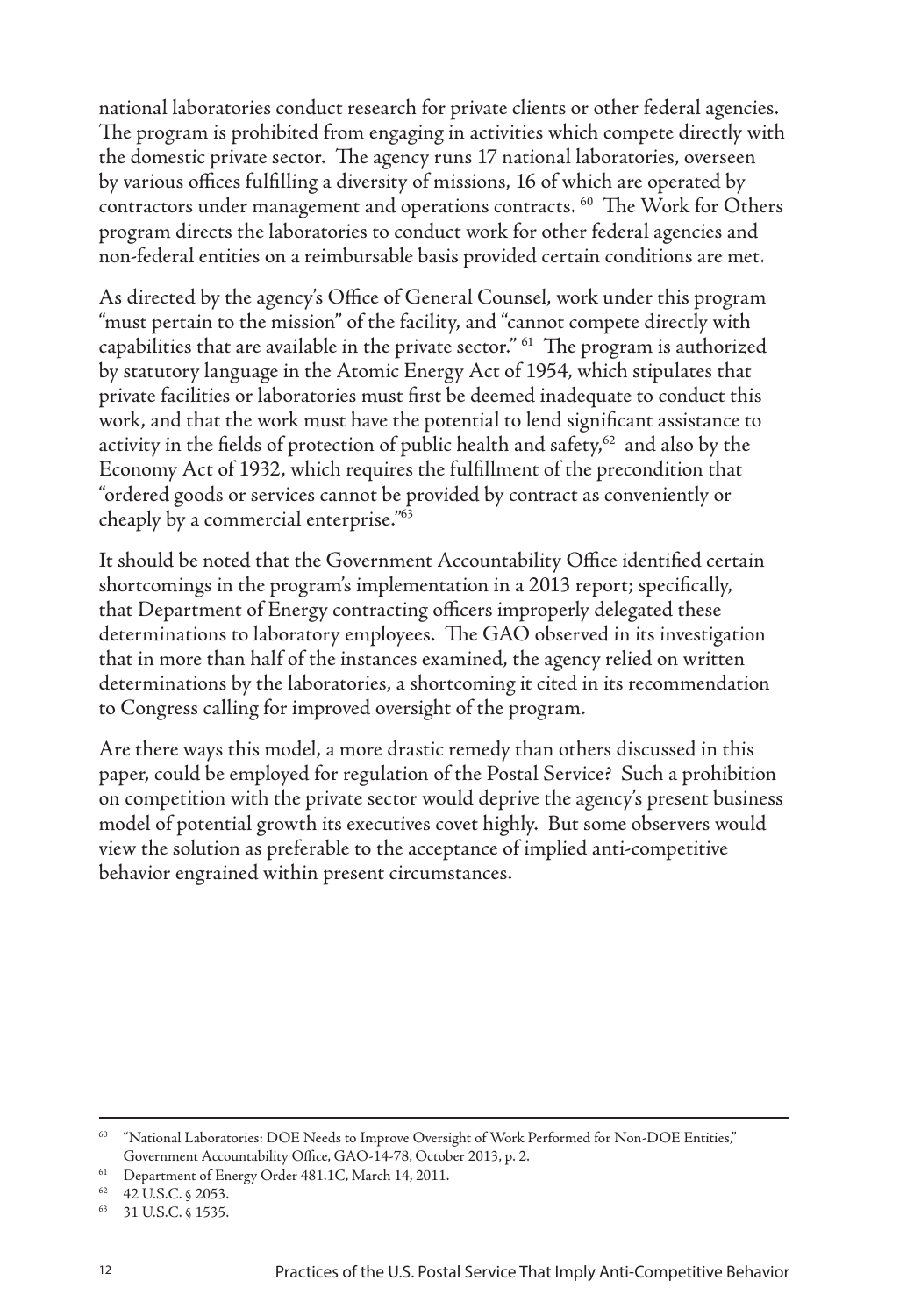### <span id="page-16-0"></span>**Conclusion**

As the designated operator of a government monopoly that is also heavily engaged in competitive markets, scrutiny of the Postal Service must ensure that it is fulfilling its core obligations. In addition to the core responsibility of delivering letter mail, such scrutiny includes ensuring that new products are profitable enough to justify expansion, and that long-term, sustainable profitability of competitive product services can justify future investments.

Weak public transparency for data pertaining to Postal Service costs increases the likelihood that monopoly consumers are being overcharged, and proceeds will continue to be applied to create market distortions in competitive markets. Market trends suggest this situation will likely worsen for consumers before it gets better. While Postal Service executives have argued that financial transparency to the regulator is sufficient, it is doubtful that this transparency meets the established standards by which transparency is evaluated in other regulated industries.

The burden of proof in postal regulatory proceedings, as a practical matter, falls upon industry and trade organizations to show harm, a burden that is often exceedingly difficult in light of the lack of public transparency for financial data. Federal postal statute expressly charges the Postal Regulatory Commission with the role of preventing cross-subsidy between market-dominant and competitive products, and most financial data pertaining to how the Postal Service attributes costs to specific products is never made publicly available.

Because mail and packages are so physically different that their processing requires separate infrastructure, some potential for structural separation between monopoly and competitive activities is possible without significant disruption to economies of scale for market-dominant mail products. Structural separation within the Postal Service, with appropriately-regulated pricing of services within the postal network, should be considered in such instances.

Where structural separation of activities is not practical because of harm to the provision of universal service, accounting separation should establish a fair market value charge for utilization of shared infrastructure, which protects monopoly ratepayers from funding competitive activities.

Finally, the serious predicament of the Postal Service's business model, indicated by more than \$50 billion in combined deficits since 2007, raises the stakes for financial transparency. With the viability of the Postal Service's present business model called into question by most serious observers, the emerging likelihood that taxpayers may become responsible for its mounting losses increases the urgency to establish public financial transparency.